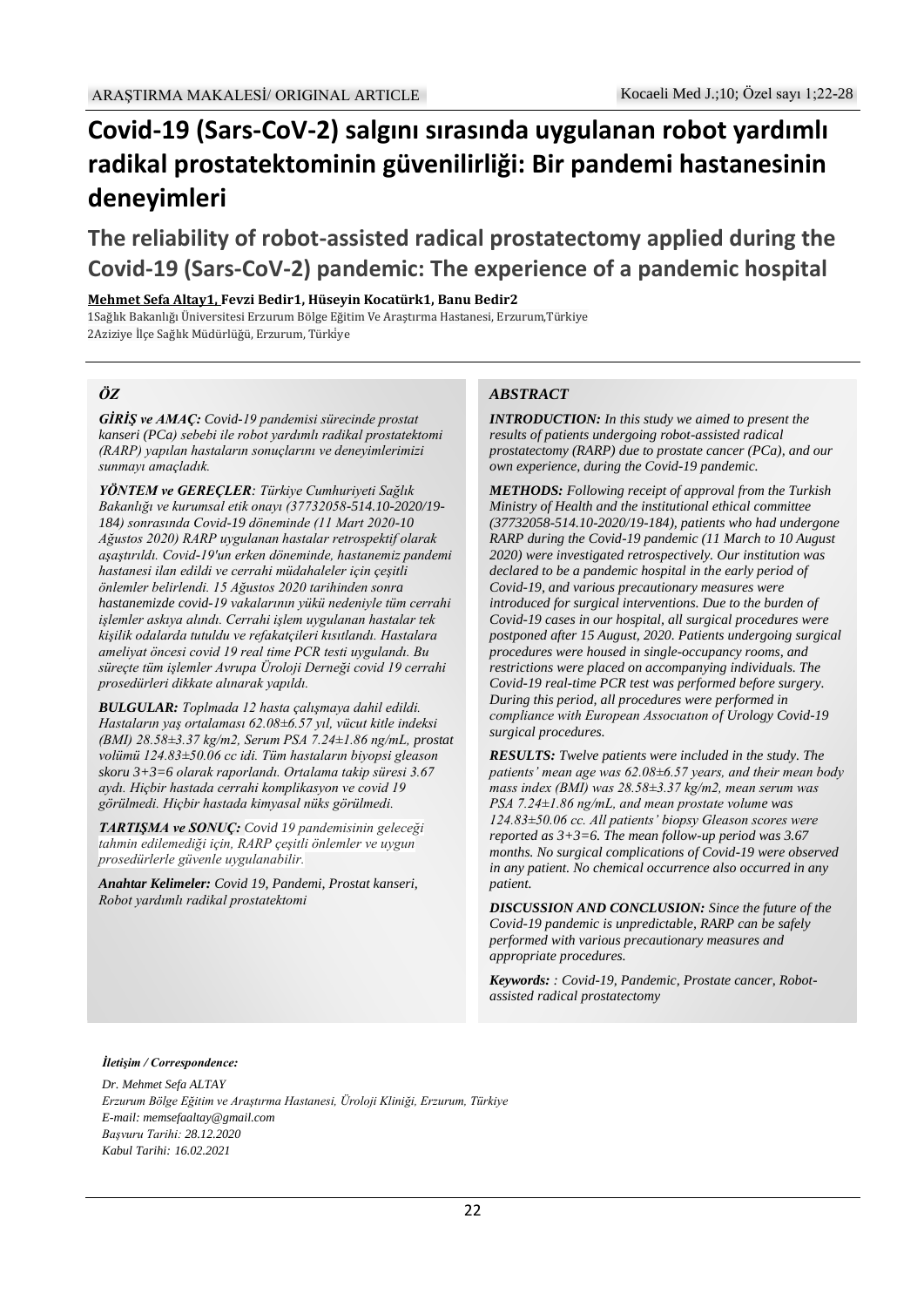## **INTRODUCTION**

 Severe acute respiratory syndrome coronavirus 2 (SARS-CoV-2) was given the name coronavirus disease 2019 (Covid-19) by the World Health Organization (WHO) and was recognized as a pandemic on 11 March, 2020 (1,2). The first case in Turkey was seen on 11 March, 2020, after which precautionary measures were rapidly introduced (3).

 Prostate cancer (PCa) is the most common form of cancer in men in developed countries, with an annual incidence of 1.3 million, and an annual death rate of 419,000, the second highest after lung cancer (4,5). Despite this prevalence, the Covid-19 pandemic resulted in delays in treatment of nonmetastatic PCa, as with all other forms of cancer (6,7). These delays in treatment will probably result in progression of the disease, subsequent functional problems, and patient accumulation. The patient group whose operations were postponed because of the Covid-19 pandemic in order to avoid the risk of infection to both health workers and the patient must be closely followed-up in terms of the course of their disease. This group must also be treated in compliance with the literature in the most appropriate hospital setting during this prolonged process.

 While postponement of low and moderate risk PCa during Covid-19 is recommended, there is no consensus regarding high-risk PCa, some surgeons recommending surgery, while others advise delay (8,9).

 PCa operations were postponed due to our hospital becoming a pandemic hospital in the early period of Covid-19, and as with all other branches, urologists also began actively combatting Covid-19. Patients whose operations were postponed underwent robot-assisted radical prostatectomy (RARP) when the hospital burden declined. The purpose of this study is to describe the management and outcomes of patients undergoing RARP during the Covid-19 pandemic, together with our own experience.

### **MATERIAL AND METHODS**

 Patients undergoing RARP after the detection of the first case of Covid-19 in Turkey (11 March to 10 August, 2020) were included in the study. All surgical procedures were postponed after 15 August 2020, due to the burden of Covid-19 cases in our hospital, and PCa surgery was also delayed after that date.

 Following receipt of approval from the Turkish Ministry of Health and the institutional ethical committee (37732058-514.10-2020/19-184), the demographic characteristics, preoperative tumor characteristics, postoperative complications. and surgical and functional outcomes of PCa patients undergoing radical prostatectomy in our institution during the early period of the Covid-19 pandemic were investigated retrospectively.

 Once our institution had been declared a pandemic hospital, requisite procedures and safety measures for all departments were defined and adopted in line with the recommendations of the Ministry of Health and the provincial pandemic committee. In addition to the provision of singleoccupancy rooms physically detached from the pandemic hospital complex, the numbers of accompanying individuals were limited, and controlled entrance to the hospital was introduced for infection control. The patients had already been diagnosed and had been on the waiting list for extended periods. Surgical procedures were performed on patients with life expectancies exceeding 10 years. Covid-19 PCR tests were routinely performed prior to surgery, and patients were again asked about exposure to or symptoms of Covid-19 after surgery.

 Surgical consent forms and Covid-19 information and consent forms prepared by ourselves were signed by all patients. Patients whose operations had previously been postponed for a minimum of six months underwent appropriate procedures in line with the European Association of Urology robotic urology section guideline recommendations for health worker and patient safety. Nobody was permitted inside the operating room other than the anesthetist, anesthesia technicians, the surgical nurse, assistant personnel and the surgeon. Patients discharged in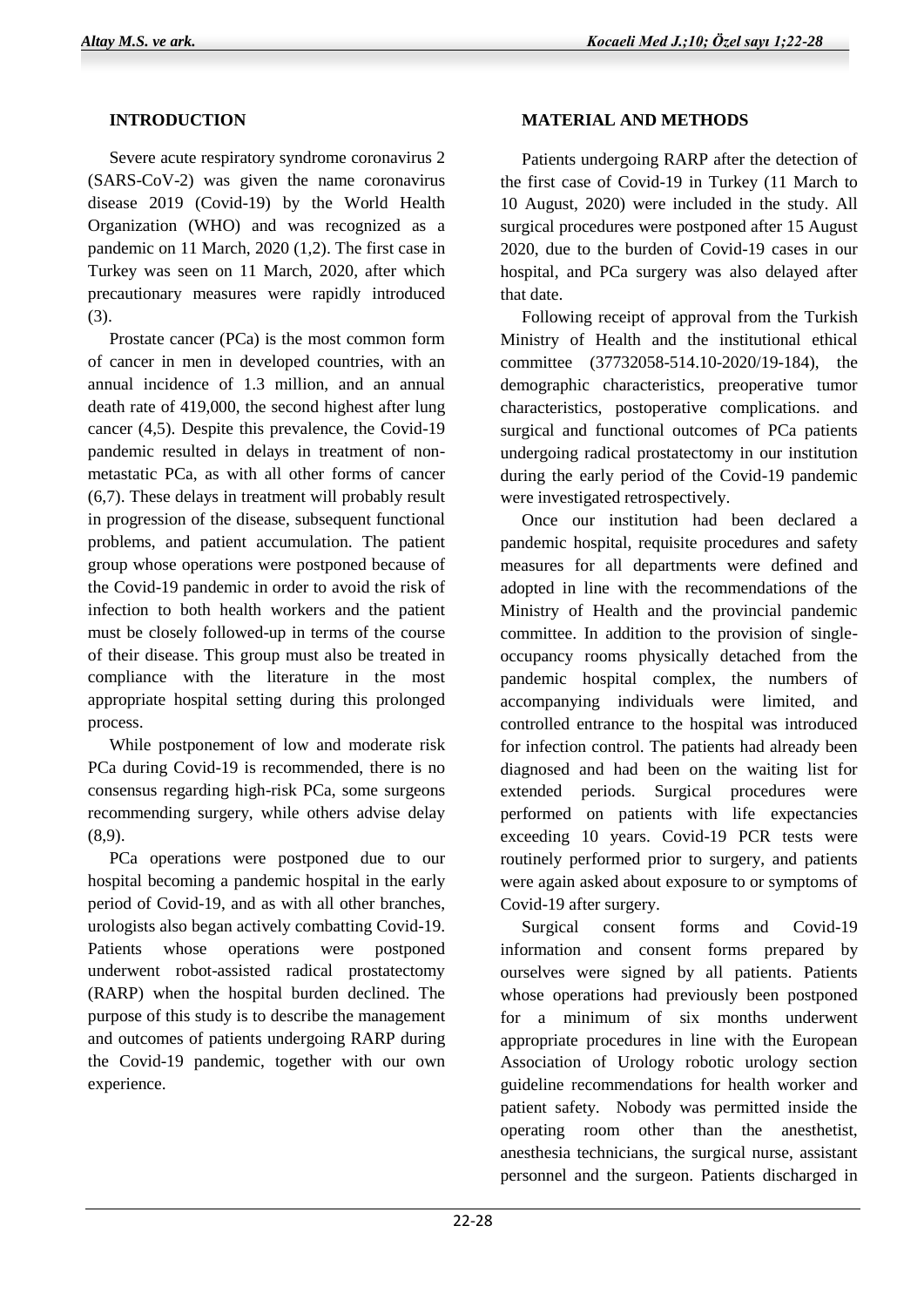the postoperative period were advised to self-isolate at home for 14 days.

 Patients were evaluated in terms of age, comorbid diseases, PSA, pre- and postoperative pathological findings, complications and functional outcomes.

#### **Statistical Analysis**

 The research data were entered onto and analyzed on Statistical Package for the Social Sciences (SPSS) version 20 for Windows software. Categorical variables were expressed as number and percentage, and numerical variables as mean plus standard deviation.

#### **RESULTS**

 Twelve patients were included in the study. The patients' mean age was 62.08±6.57 (49-68) years, mean body mass (BMI) was 28.58±3.37 (24- 36)kg/m2, mean serum PSA was 7.24±1.86 (3,8- 9,2) ng/mL, and mean prostate volume was 124.83±50.06 (65-240) cc. All patients' biopsy Gleason scores were reported as 3+3=6.

 Diabetes mellitus (DM) was determined in three patients at preoperative evaluation, coronary artery disease (CAD) in one and hypertension (HT) in two.

 Patients' erectile dysfunction (ED) status was investigated using the International Index of Erectile Function (IIEF). No ED was determined in four (33.3%) patients (IIEF 22-25), while mildmoderate ED was present in five (41.7%) (IIEF 12- 16), and moderate ED (25%) in three (IIEF 8-11).

 Mean length of follow-up was 3.67 months. No chemical recurrence developed in any patient during follow-up.

 Patients' preoperative, perioperative, and postoperative surgical, pathological, and functional outcomes are shown in Table 1.

 No perioperative or postoperative complications developed in any patients, and Covid-19 was not observed in any case.

| Table 1. Preoperative, perioperative ve postoperative surgical,<br>pathological and functional outcomes |                             |
|---------------------------------------------------------------------------------------------------------|-----------------------------|
|                                                                                                         | $mean \pm SD$ (min-max)     |
| Age (years)                                                                                             | $62.08 \pm 6.57$ (49-68)    |
| <b>BMI</b> ( $kg/m2$ )                                                                                  | $28.58 \pm 3.37(24-36)$     |
| Serum PSA (ng/mL)                                                                                       | $7.24 \pm 1.86$ (3,8-9,2)   |
| Prostate volume (cc)                                                                                    | $124.83 \pm 50.06$ (65-240) |

| Biopsy Gleason score, n (%)                                                                                                 |                        |
|-----------------------------------------------------------------------------------------------------------------------------|------------------------|
| $3 + 3$                                                                                                                     | 12 (100)               |
| Preoperative IIEF-5 score, n (%)                                                                                            |                        |
| No ED (22-25): n (%)                                                                                                        |                        |
|                                                                                                                             | 4(33.3)                |
| Mild ED $(17-21)$ : n $(\% )$                                                                                               |                        |
|                                                                                                                             | $-(-)$                 |
| Mild-to-moderate ED (12-16): n                                                                                              |                        |
| (%)                                                                                                                         | 5(41.7)                |
|                                                                                                                             |                        |
| Moderate ED $(8-11)$ : n $(\%$ )                                                                                            |                        |
|                                                                                                                             | 3(25)                  |
| Severe ED $(5-7)$ : n $(\%$ )                                                                                               |                        |
|                                                                                                                             | $-(-)$                 |
|                                                                                                                             |                        |
|                                                                                                                             |                        |
|                                                                                                                             |                        |
| Mean operative (console)                                                                                                    | 155.83±35.60 (120-230) |
| time (min)                                                                                                                  |                        |
| Mean blood loss (cc)                                                                                                        | 131.67±37.85 (75-200)  |
|                                                                                                                             |                        |
| <b>NVB-protective</b>                                                                                                       |                        |
| technique, n (%)                                                                                                            |                        |
| <b>Not applied</b>                                                                                                          |                        |
| Unilateral                                                                                                                  |                        |
| <b>Bilateral</b>                                                                                                            | 6(50)                  |
| <b>Posterior reconstruction</b>                                                                                             | 12 (100)               |
| suture, n (%)                                                                                                               |                        |
| <b>Mean length of hospital</b>                                                                                              | $5.75 \pm 2.59$ (5-14) |
| stay (days)                                                                                                                 |                        |
| Mean time to removal of                                                                                                     | $5.50\pm0.90(5-7)$     |
| urinary catheter (days)                                                                                                     |                        |
| <b>Pathological Gleason</b>                                                                                                 |                        |
| scores, n (%)                                                                                                               |                        |
| $3 + 3$                                                                                                                     | 5(41.7)                |
| $3 + 4$                                                                                                                     | 5(41.7)                |
| 4+3                                                                                                                         | 2(16.6)                |
|                                                                                                                             |                        |
| Positive surgical margin,                                                                                                   |                        |
| n(%)                                                                                                                        |                        |
| Total                                                                                                                       |                        |
| pT2a                                                                                                                        |                        |
| pT2b                                                                                                                        | $1(8.3\%)$             |
| pT2c                                                                                                                        |                        |
|                                                                                                                             |                        |
| Pathological T stage, n                                                                                                     |                        |
| (%)                                                                                                                         | 5(41.7%)               |
| pT <sub>2a</sub>                                                                                                            | $1(8.3\%)$             |
|                                                                                                                             | 3(25%)                 |
| pT2b                                                                                                                        | 3(25%)                 |
| pT <sub>2</sub> c                                                                                                           |                        |
| рТЗа                                                                                                                        |                        |
|                                                                                                                             |                        |
| <b>Mean number of lymph</b>                                                                                                 | 26.6±5.03 (22-32)      |
| nodes removed, n                                                                                                            |                        |
| Urinary continence, n                                                                                                       | 12(100)                |
| (%)                                                                                                                         |                        |
| <b>Early continence (from</b>                                                                                               | 3(37.6)                |
| catheter removal), n (%)                                                                                                    |                        |
| Third month continence,                                                                                                     | 12(100)                |
| n (%)                                                                                                                       |                        |
| NVB: neurovascular bundle, PSA: prostate-specific antigen;<br>BMI: body mass index, IIEF-5: International Index of Erectile |                        |
|                                                                                                                             |                        |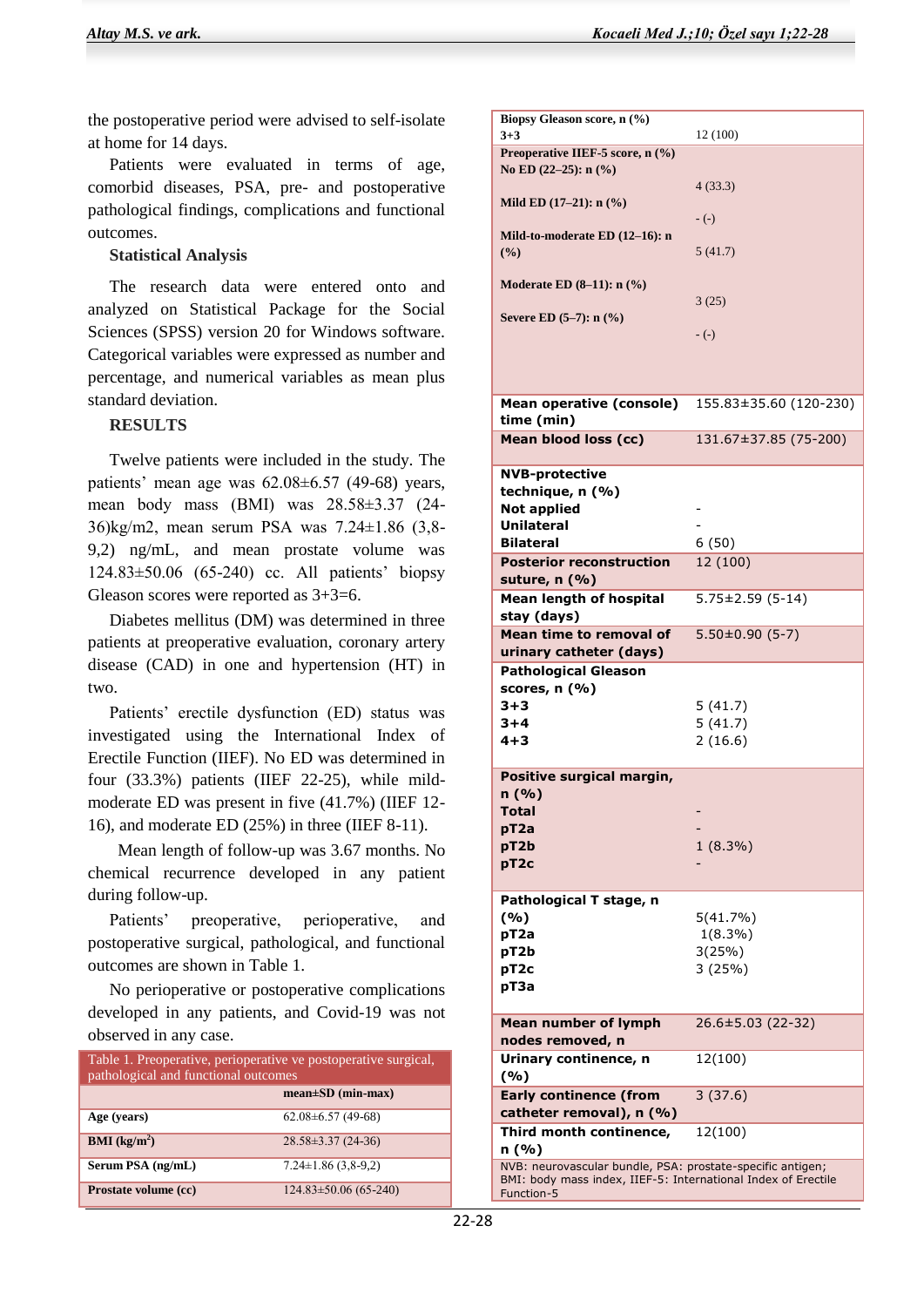## **DİSCUSSİON**

 The scourge of Covid-19 began in the Chinese city of Wuhan in the province of Hubei in 2020, and subsequently spread rapidly worldwide (10,11). The first case in Turkey appeared on 11 March, and the first fatality occurred on 17 March (3). Precautionary measures were swiftly introduced, with most hospitals being declared to be pandemic hospitals and all operations, apart from emergency surgery procedures, beginning to be postponed.

 Although Covid-19 has caused 29-53% of genitourinary malignancy surgeries to be delayed, emergency cancer surgeries are still being performed (12). The European Association of Urology (EAU) has advised that procedures be performed by more experienced surgeons, and recommends radiotherapy for moderate and highrisk prostate cancer (13).Postponement of surgery is recommended for low-risk prostate cancer (13). Studies have revealed that surgery can be safely performed during the Covid-19 pandemic with appropriate procedures (12). The patients in the present study were in the low-risk group, their operations were postponed for a minimum of six months and a maximum of 11, and they were receiving no additional treatment for prostate cancer. RARP was performed at a time when Covid-19 patient numbers had decreased, and no complications associated with Covid-19 were observed.

 Minimally invasive surgical techniques are largely preferred during the Covid-19 pandemic due to the short hospital stays of patients undergoing RARP (14). The mean length of hospitalization among our patients was  $5.75\pm2.59$  (5-14) days, and no associations linked to Covid-19 were observed.

 The prognosis of prostate cancer postponed during the Covid-19 pandemic is still unclear. Patients with prostate cancer whose treatment is postponed need to be kept under observation (15). Studies have shown high cancer-specific and general survival rates among patients receiving active followed-up (16-18). Fossati et al. showed that postponement of treatment can affect the prognosis in approximately 35% of low-risk prostate cancer cases (19). Despite the advances made in biopsy techniques, no clear information

can be obtained about the side of the prostate from which biopsy is not collected, for reasons such as the location of the biopsy, tissue sufficiency, and transfer to the pathology department under appropriate conditions (20). Gleason scores may therefore differ between biopsy and pathology specimens, and may be higher in the pathology specimen (20). Gleason scores were higher in the pathology specimens in 58.3% (n=7) of our patients. No conclusion was reached concerning whether this derived from postponement of surgery or the biopsy.

 Risk factors for Covid-19 disease include male gender, advanced age, cancer, cardiovascular disease, chronic lung diseases, HT, and DM (21). Lockdowns for individuals aged over 65 apart from at certain specific times were imposed in Turkey in order to protect the elderly and prevent mortality. Covid-19 resulted in radical changes in urological practice and to the postponement of operations, since urological patients are generally of advanced age and usually have comorbidities. The mean age of the patients in this study was 62.08±6.57 years. DM was present in three patients, CAD in one, and HT in two.

 Various precautions are required during surgical procedures in the Covid-19 period. It is recommended that patients undergo the Covid-19 PCR test before surgery and that they be isolated as much as possible, and that surgery be performed in negative-pressure operating rooms (22). Covid-19 symptoms were investigated in all the patients in the present study. Covid-19 PCR tests were performed before surgery, operations were performed in negative-pressure rooms, and patients were isolated postoperatively.

 Mortality and morbidity rates are high in surgical procedures involving Covid-19 positive patients, this being attributed to the length of incubation of the disease and to the presence of additional diseases (23,24). In order to prevent complications, we waited for all patients' Covid-19 PCR tests to be negative and for at least five days in order to exceed the incubation period.

 Although elective surgical procedures have been postponed during the Covid-19 pandemic, a review of postponed oncology cases in terms of surgery may be planned, particularly when Covid-19 patient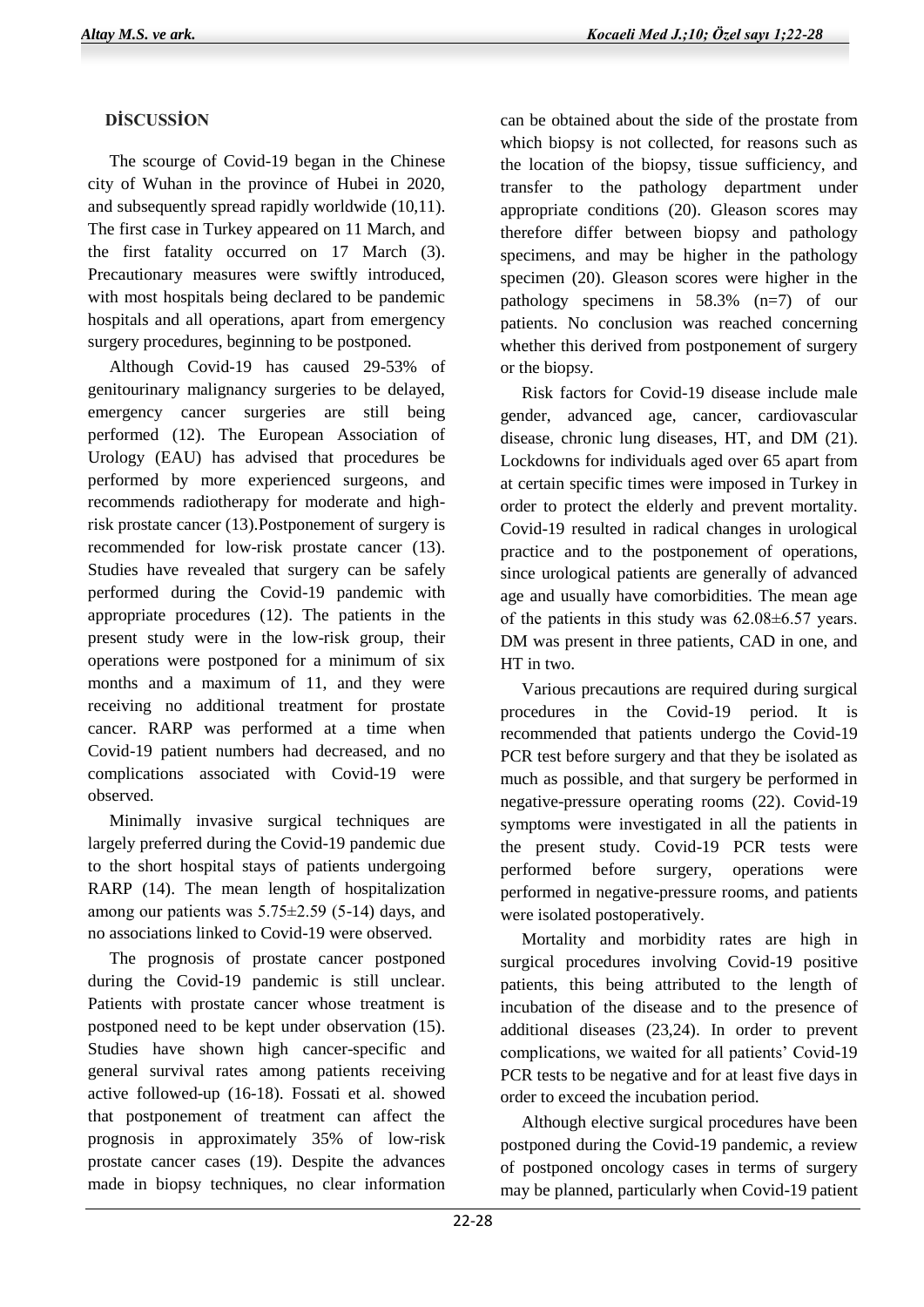numbers decrease. Soytaş et al. reported no Covid-19 related complications in any patient in surgical procedures performed during the pandemic, although fever occurred in one patient following retrograde intrarenal surgery and bleeding in one patient undergoing transurethral resection of the bladder (25). No complications associated with Covid-19 or surgery were observed in any patient in the present study. This suggests that postponed oncological surgery operations can be safely performed under strict precautionary measures.

 The limitations of this study include its singlecenter, retrospective nature and the low patient number. Nonetheless, we think that the study will make a significant contribution to the literature due to the low numbers of RARP performed due to PCa during the Covid-19 pandemic.

## **CONCLUSION**

The potential spread of Covid-19 disease, the unpredictability of its duration, and uncertainties over how much longer PCa patients will have to wait all mean that operations have to be performed under various precautionary regimens. The Turkish health system and our hospital in particular possess an extraordinary ward and intensive care bed capacity. This facilitated our work during the Covid-19 pandemic. Our data show that surgery for PCa can be performed in an environment complying with committee recommendations.

## **REFERENCES**

1. Park SE. Epidemiology, virology, and clinical features of severe acute respiratory syndrome coronavirus-2 (SARS-CoV-2; Coronavirus Disease-19). Clin Exp Pediatr 2020;63:119-24.

2. World Health Organization. WHO Timeline - COVID-19. World Health Organization. Available from: https://www.who.int/news-room/detail/08-04- 2020-who-timeline-covid-19May 21, 2020.

3. T.C. Sağlık Bakanlığı Halk Sağlığı Genel Müdürlüğü. COVID-19 (SARS-CoV-2 Enfeksiyonu) Rehberi Bilim Kurulu Çalışması. Available from: https://covid19bilgi.saglik.gov.tr/depo/rehberler/CO VID-19\_Rehberi.pdf. May 21, 2020.

4. Rawla P. Epidemiology of Prostate Cancer. World J Oncol 2019;10:63-89.

5. Fitzmaurice C, Abate D, Abbasi N, Abbastabar H, Abd-Allah F, Abdel-Rahman O, et al. Global, Regional, and National Cancer Incidence, Mortality, Years of Life Lost, Years Lived With Disability, and Disability-Adjusted Life-Years for 29 Cancer Groups, 1990 to 2017: A Systematic Analysis for the Global Burden of Disease Study. JAMA Oncol 2019;5:1749-68.

6. Naspro R, Da Pozzo LF. Urology in the time of corona. Nat Rev Urol 2020;17:251-3.

7. Campi R, Amparore D, Capitanio U, Checcucci E, Salonia A, Fiori C, et al. Assessing the Burden of Nondeferrable Major Uro-oncologic Surgery to Guide Prioritisation Strategies During the COVID-19 Pandemic: Insights from Three Italian Highvolume Referral Centres. Eur Urol 2020;78:11-5.

8. Ficarra V, Novara G, Abrate A, Bartoletti R, Crestani A, De Nunzio C, et al. Urology practice during the COVID-19 pandemic. Minerva Urol Nefrol 2020;72:369-75.

9. Heldwein FL, Loeb S, Wroclawski ML, Sridhar AN, Carneiro A, Lima FS, et al. A Systematic Review on Guidelines and Recommendations for Urology Standard of Care During the COVID-19 Pandemic. Eur Urol Focus 2020;6:1070-85.

10.Zhou P, Yang XL, Wang XG, Hu B, Zhang L, Zhang W, et al. A pneumonia outbreak associated with a new coronavirus of probable bat origin. Nature 2020;579:270-3.

11.Zumla A, Niederman MS. The explosive epidemic outbreak of novel coronavirus disease 2019 (COVID-19) and the persistent threat of respiratory tract infectious diseases to global health security. Current Opinion in Pulmonary Medicine 2020.

12.Tan WS, Arianayagam R, Khetrapal P, Rowe E, Kearley S, Mahrous A, et al. Major Urological Cancer Surgery for Patients is Safe and Surgical Training Should Be Encouraged During the COVID-19 Pandemic: A Multicentre Analysis of 30-day Outcomes. Eur Urol Open Sci 2021.